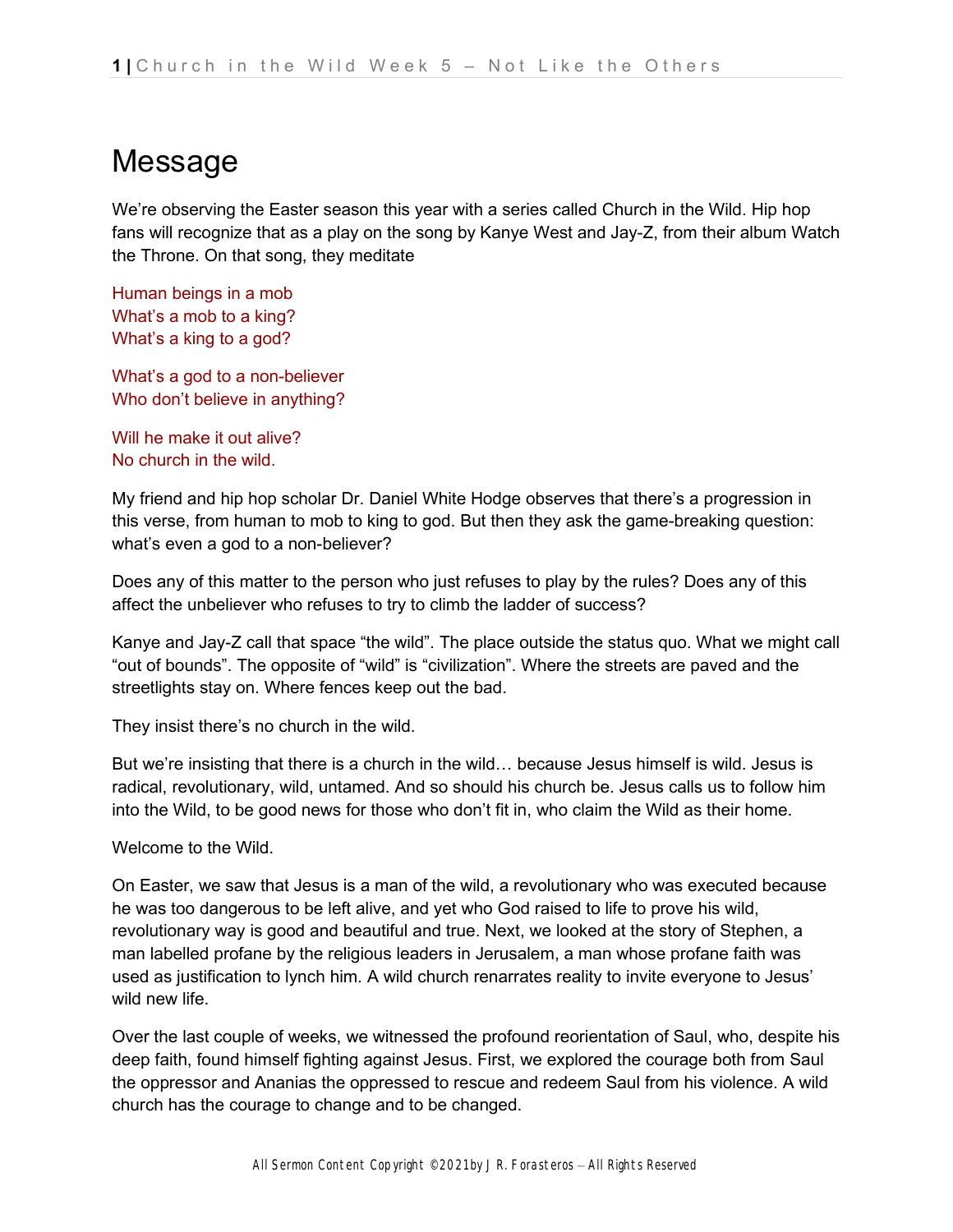Last week, we sat with the long period of Saul's deconstruction. A wild church should welcome deconstructing faith as an important part of our larger faith journey.

Today, we're going to see what happens when we have the courage to follow Jesus into the wild: we meet all kinds of people who don't fit into the mold. Because that's what the safety of insider really is - call it 'civilization' or 'sacred' or 'good' or whatever label you want to slap on it. At the end of the day, it's a template we're all expected to emulate. It's the white picket fence and 2.5 kids.

That's the sneaky trick about the wild. It's not Black and White. It's not Good and Bad. Those who live in the Wild are a varied mosaic. While there's only one way to follow the template, there are thousands of ways to be wild.

A lot of us have been told that following Jesus is about conforming to a particular template. We have to believe certain things, vote a particular way, we've received dress codes and we learn to speak like church people (praying for hedges of protection and travelling mercies).

But throughout history, the Church has been used as a weapon against people. People all over the world were told that they were savage, barbarian, sub-human. That to be fully human, they had to become not just followers of Jesus, but completely different people. They had to change their clothes, their customs, even their names. They had to learn new languages.

They were told there's no Church in the Wild.

### Turn with us to Acts 16.

Today, we're going to travel with Saul (who, for the rest of Acts is referred to by his Greek name 'Paul') on his second journey around Greece to announce the Good News of Jesus. Paul and his partner Silas have a series of encounters with persons who live in the Wild. They're not people who most of us would immediately assume would make "good church folks". But again and again, we see the Spirit working in the Wild - in one case even sort of without Paul realizing it!

So as we read these encounters today, I want you to locate yourself in these stories. Are you one of those folks in the Wild, one of those who isn't convinced Jesus loves you as you are, no strings attached?

Or maybe you're like the Christians back in Jerusalem, the ones who don't venture into the Wild, the ones content to remain where they are and hope the world comes to them.

Or, are you like Paul? Have you found Jesus and there's just something about him that compels you to follow him into the Wild, to share this new life you've found with… well, everyone?

Let's read on, and meet our first new friend, Lydia:

We boarded a boat at Troas and sailed straight across to the island of Samothrace, and the next day we landed at Neapolis. From there we reached Philippi, a major city of that district of Macedonia and a Roman colony. And we stayed there several days.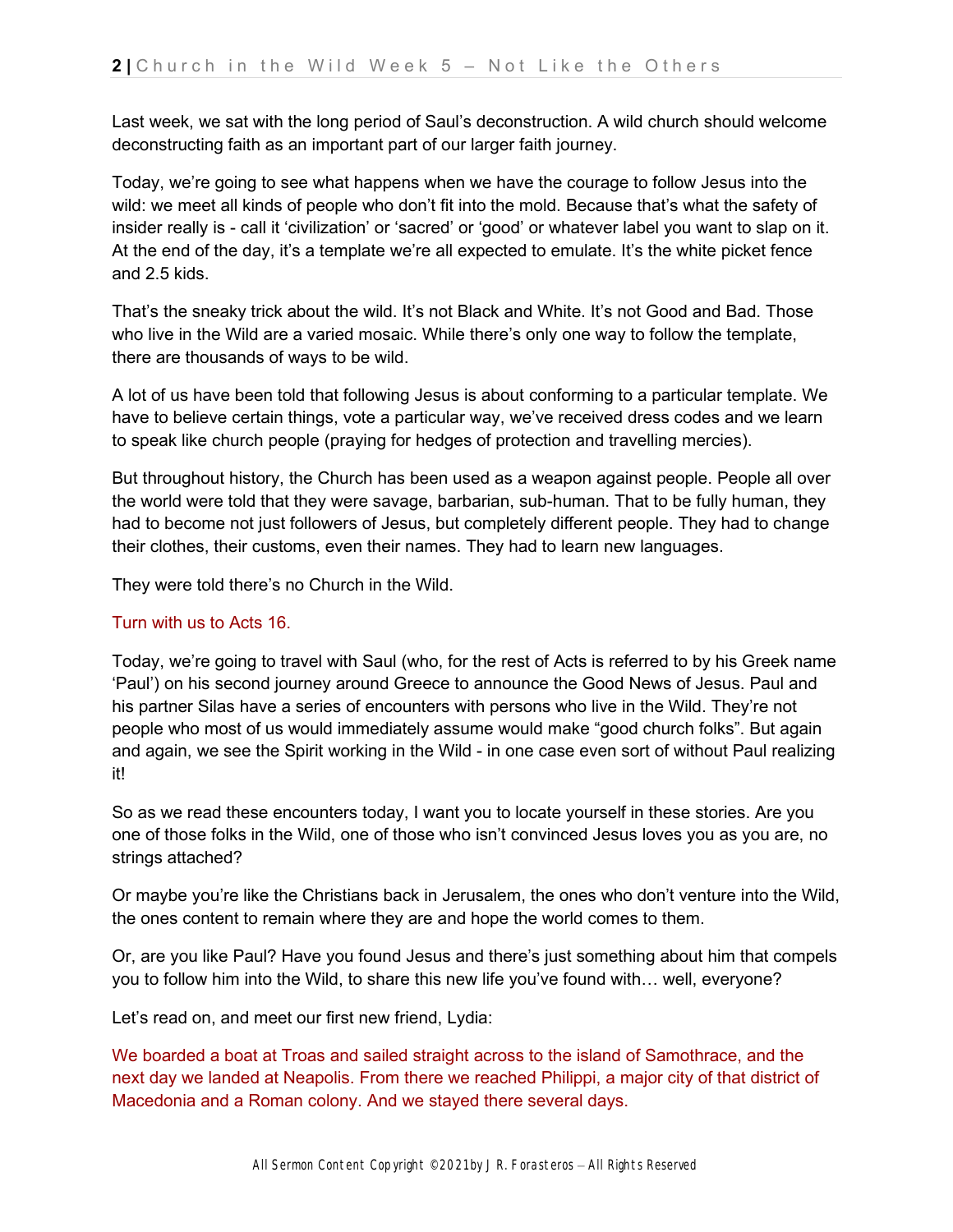On the Sabbath we went a little way outside the city to a riverbank, where we thought people would be meeting for prayer, and we sat down to speak with some women who had gathered there. One of them was Lydia from Thyatira, a merchant of expensive purple cloth, who worshiped God. As she listened to us, the Lord opened her heart, and she accepted what Paul was saying. She and her household were baptized, and she asked us to be her guests. "If you agree that I am a true believer in the Lord," she said, "come and stay at my home." And she urged us until we agreed. -- Acts 16:11–15 NLT

We don't know Lydia's real name - Lydia was the name of the Roman Province where her home city of Thyatira was located. It's like meeting a guy today whose nickname is Tex (you know, because he's from Texas). Lydia was wealthy - she maintained a home in the Greek city of Philippi, and Acts tells us she sold the purple cloth exclusive to her home city.

So Lydia had a number of things working against her from the perspective of the early Church. First, she was a woman - the fact that no husband was named with her indicates she was either a widow or possibly simply never married. Either way, a single woman running a business was, in that time, highly unusual. Not unheard of, but certainly weird. For Paul and Silas - two single, Jewish men, to engage her in conversation broke several cultural taboos of the day. That just wasn't something good, upstanding Jewish citizens did.

Of course, disregarding gender norms wasn't unusual for the early church. Jesus regularly empowered women, and the first Christian preacher and apostle was Mary of Magdala. But Lydia's wealth presented another obstacle for the early church. Throughout Jesus' ministry, he was hard on those with much - when the rich young ruler wanted to follow him, Jesus told the man to sell everything he had and give the money to the poor. When the man left, Jesus lamented that it's harder for the rich to be part of his movement than for a camel to pass through the eye of a needle.

But again, we see flashes of something else - we know the women who followed Jesus' ministry financed his work. And when Jesus met Zacchaeus (yes, the short guy who climbed the tree), Zacchaeus paid back everyone he'd ever swindled four times over.

This is precisely the sort of response Paul and Silas receive from Lydia. They share the good news of Jesus with her, and she immediately extended hospitality to them, taking them into her home. According to church tradition, Lydia became one of the first leaders of the Church in Philippi, likely hosting one of the house churches!

The conversion of Lydia was only slightly more likely than Saul's own conversion. But Acts tells us that Lydia was one who worshipped God, as Saul did. The Spirit had been preparing her spirit to receive Jesus' good news from Paul and Silas. Once she hears of Jesus, she happily shifts her resources to serve God's Kingdom - an echo of Zacchaeus and the women who followed Jesus.

Before we move on, I want to sit with Lydia for a moment and allow her to teach us. As citizens of the wealthiest country in the world, we struggle to imagine it could be hard for wealthy folks to follow Jesus. Lydia shows us what that looks like: when we follow Jesus, we put our resources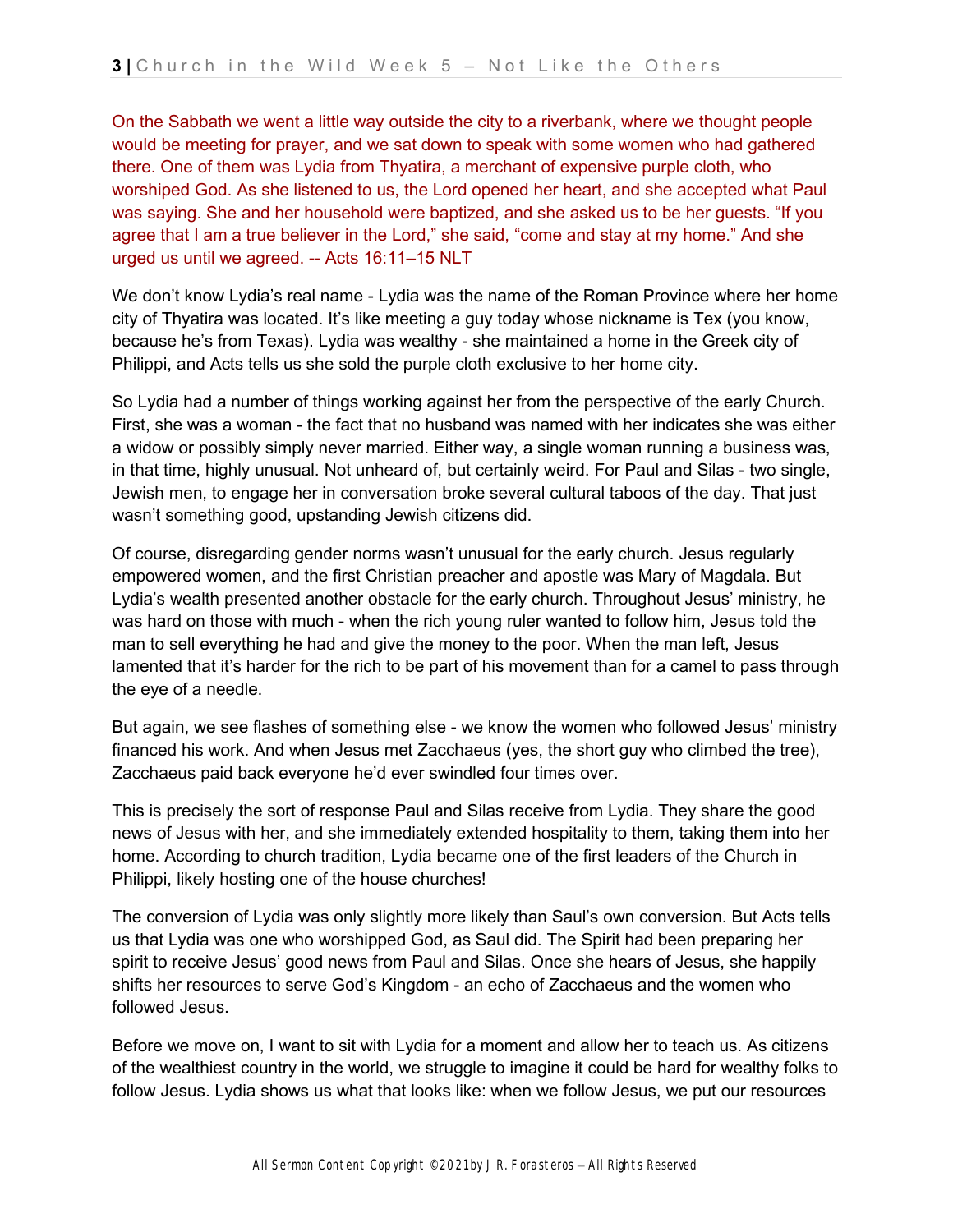at his disposal. We ask the question, "How can I use what God has granted me to bring about Jesus' kingdom here on earth as it is in heaven?"

#### [pause]

Now, we might struggle to see how it's hard for the wealthy to follow Jesus, but what about the demon-possessed? Surely if there's anyone who would be considered 'off-limits', it would be them, right?

But let's read on, and see Paul's encounter with a demon-possessed woman:

One day as we were going down to the place of prayer, we met a slave girl who had a spirit that enabled her to tell the future. She earned a lot of money for her masters by telling fortunes. She followed Paul and the rest of us, shouting, "These men are servants of the Most High God, and they have come to tell you how to be saved."

This went on day after day until Paul got so exasperated that he turned and said to the demon within her, "I command you in the name of Jesus Christ to come out of her." And instantly it left her. -- Acts 16:16–18 NLT

This one is pretty strange. A girl possessed by a demon - and possessed by powerful men followed Paul and Silas around advertising for them.

This is a weird bit demons often did in the presence of the Spirit. On a couple of occasions, Jesus silenced and exorcised demons who proclaimed him the son of God. And here, too, Paul is "exasperated" by this young mystic who follows him around.

I have to be honest: Paul's attitude here bothers me a lot. Here's a slave girl who's possessed by a spirit and by powerful men in Philippian society. She is the lowest of the low.

But Paul doesn't spare time for her. Compare how he acted toward Lydia, the wealthy woman. It's not a good look for Paul, who only acts toward this girl because he's so annoyed by her.

And yet how often do we ignore these people, people like this girl? The dirty, the weird, the unlovable. How often do we cater to the Lydias in our world, preferring the wealthy and clean to the outcast?

I can't help when I read this hear the description of the man who shot Michael Brown in Ferguson, MO - that Michael looked like a demon.

We too often make monsters out of those we don't think belong.

What gives me hope is that even in Paul's ignorance, the Spirit still moves. The Spirit sees the suffering of the girl and works despite Paul's exasperation here, freeing her from at least one possession.

Can we imagine that this is the lowest bar, church? That God calls us to be a people who goes out to the unloved and unwanted? A people who, as Jesus did, proclaims good news to the poor and release to the captives?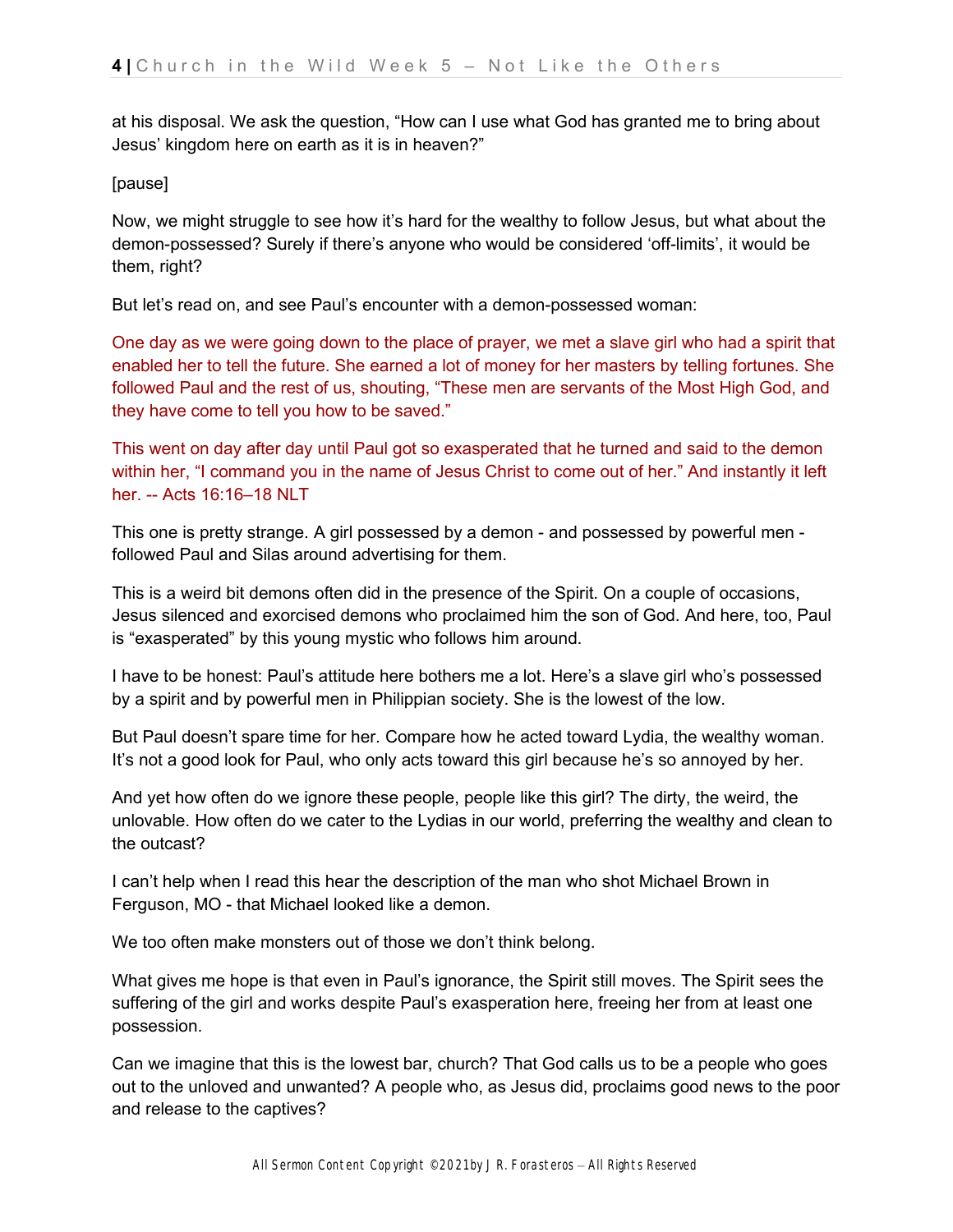Speaking of release to the captives, because they helped this girl, Paul and Silas end up in prison. But even in prison, the Spirit isn't finished with them. Because when we do that, it turns out that Jesus' good news is good for those inside the status quo, too. Paul and Silas get arrested and imprisoned. A guard was set to ensure they didn't escape. And surely if there's anyone less likely to embrace Jesus' good news, it's an officer of the very empire who killed him.

Around midnight Paul and Silas were praying and singing hymns to God, and the other prisoners were listening. Suddenly, there was a massive earthquake, and the prison was shaken to its foundations. All the doors immediately flew open, and the chains of every prisoner fell off! The jailer woke up to see the prison doors wide open. He assumed the prisoners had escaped, so he drew his sword to kill himself. But Paul shouted to him, "Stop! Don't kill yourself! We are all here!"

The jailer called for lights and ran to the dungeon and fell down trembling before Paul and Silas. Then he brought them out and asked, "Sirs, what must I do to be saved?"

They replied, "Believe in the Lord Jesus and you will be saved, along with everyone in your household." And they shared the word of the Lord with him and with all who lived in his household. Even at that hour of the night, the jailer cared for them and washed their wounds. Then he and everyone in his household were immediately baptized. He brought them into his house and set a meal before them, and he and his entire household rejoiced because they all believed in God. -- Acts 16:25–34 NLT

I'm captivated by this guard. He was an officer of a violent empire. He used violence and the threat of violence to impose the empire's Way on the world. Then an earthquake hit - not an uncommon event in that part of the world. A natural disaster struck, and all the cells opened up and the guard awoke. He naturally assumed all the prisoners had fled. And look at what his first reaction was: he assumed that he, too, was now an outsider. His failure (which wasn't actually failure on his part, but the empire doesn't care) put him on the other end of the sword, so he set about visiting that violence on himself.

Which is when Paul calls out to him. And friends, is there a way Jesus is better news to this guard? Jesus literally saved his life, through the actions of his followers. Paul and Silas called out to him, and because of their peace-making actions, he lived. More than that, he believed in this God whose followers cared more for his life than their own.

Now take a deep breath with me, friends. Soar back up to 30,000 ft with me and look at these three stories: a wealthy merchant, a demon-possessed slave and an officer of the evil empire. Three candidates for least-likely to love Jesus.

Our children's minister Vanessa suggested we might see a progression here: Lydia is in the wild, but still respectable. And she worshipped God, so following Jesus wasn't a huge jump. Then the girl - she was a nuisance, but not harmful. She too was freed by Jesus. And then this guard: the least likely of them all. And yet the Spirit has been preparing Paul and Silas to see him. After all, what kind of lunatic stays in prison after the cells have been opened?